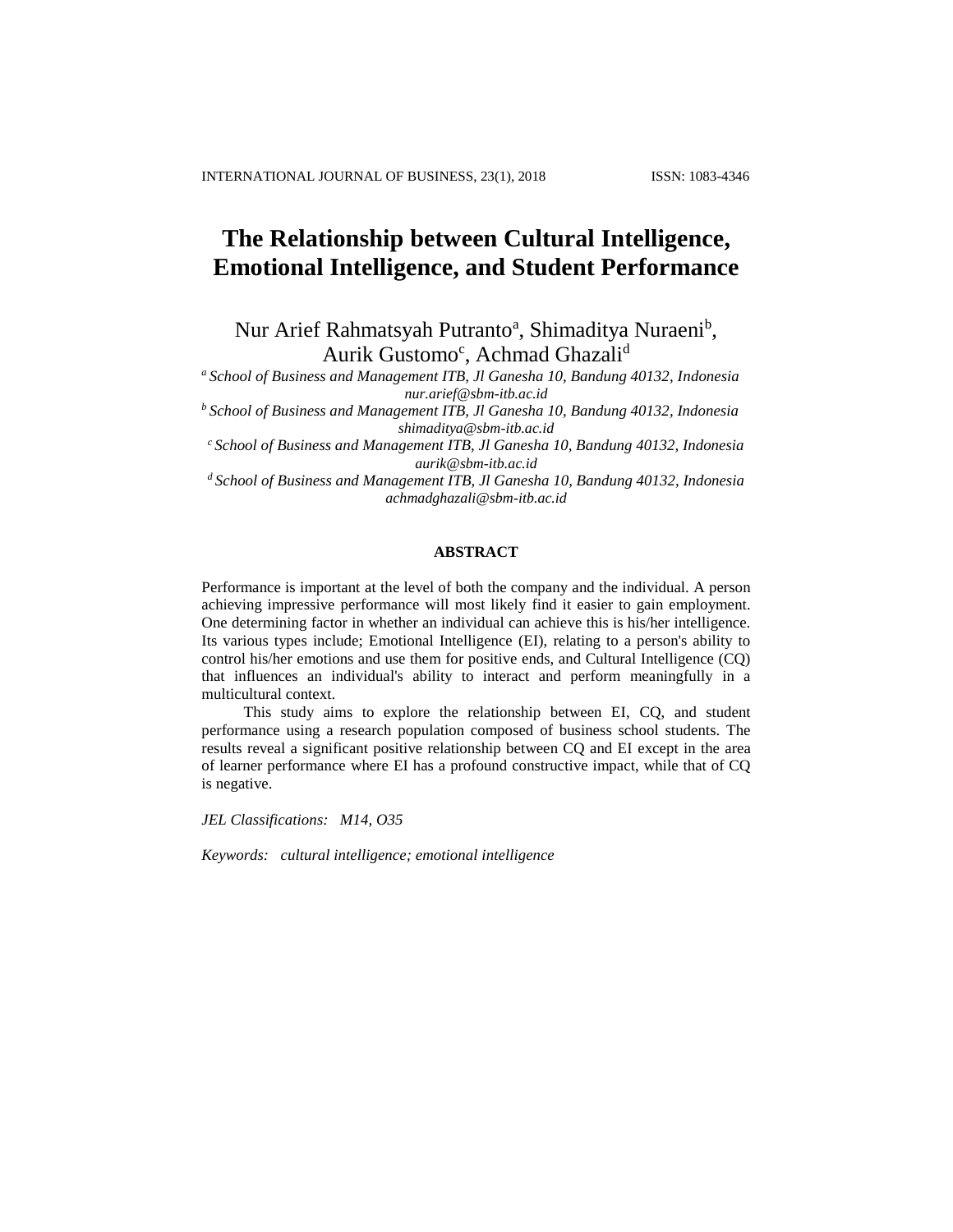## **I. INTRODUCTION**

One factor that can affect individual performance is intelligence whose concept has been accepted since the early 20th century and has been gaining ever-increasing currency since its inception. Initially, the concept of intelligence was known only as IQ until Thorndike (1936) introduced an alternative consisting of abstract, mechanical, and social elements. The third aspect, social intelligence (SI), became a concern to many scholars and was later divided into two variables. The first is the interpersonal aspect within which an individual's intelligence, through interaction with others, is affected by his/her mood, temperament, motivation, and intentions. The other aspect is intrapersonal in nature focusing on how well someone understands him/herself and how he/she expresses his/her feelings (Gardner, 2002; Wong and Law, 2002). The concept of Emotional Intelligence (EI), which subsequently emerged as part of SI, was characterized by Goleman (1995) as the ability to control impulses and delay gratification, regulate mood, empathize and experience hope. More recently, the concept of Cultural Intelligence (CQ), defined as "an individual's capability to function and manage effectively in culturally diverse settings" (Ang *et al.*, 2007), has emerged as a direct response to the era of globalization.

These various concepts of intelligence have attracted the attention of scholars both in terms of their influence as well as the instruments used to measure them. However, research into the relationship between different forms of intelligence is still limited in scope because each possesses its own unique character. However, the need for a model that may explain the link between intelligence remains. This is because, by knowing the relationship between different forms of intelligence, a more in-depth understanding can be achieved (Crowne, 2009). In addition, knowing the relationship between contrasting concepts of intelligence, can exploit opportunities to acquire new knowledge (Crowne, 2009). Ultimately, the fruits of this research, related to the relationship between CQ and EI, can be used as a basis to determine how such a relationship can affect a person's performance.

Based on the above, there is a need for further research to be undertaken into the relationship between differing forms of intelligence. Crowne (2009) conducted a study which produced a model describing the relationship between SI, EI, and CQ. However, the proposed model was arrived at exclusively through study of the relevant literature and its validity remains to be confirmed through empirical study. Therefore, the objectives of this study are to investigate empirical evidence regarding the relationship between (1) CQ and EI, including their various components, (2) students' experience of applying their CQ and EI when traveling abroad, and (3) the role of students' CQ and EI in their academic performance.

#### **II. LITERATURE REVIEW**

#### **A. Emotional Intelligence**

After the emergence of SI concepts, others related to human intelligence began to develop. One commanding the attention of scholars is related to the concept of EI, a sub-element of SI (Salovey and Mayer, 1990). Since its emergence, the concept of EI has continued to evolve, thereby producing a wide range of contrasting opinions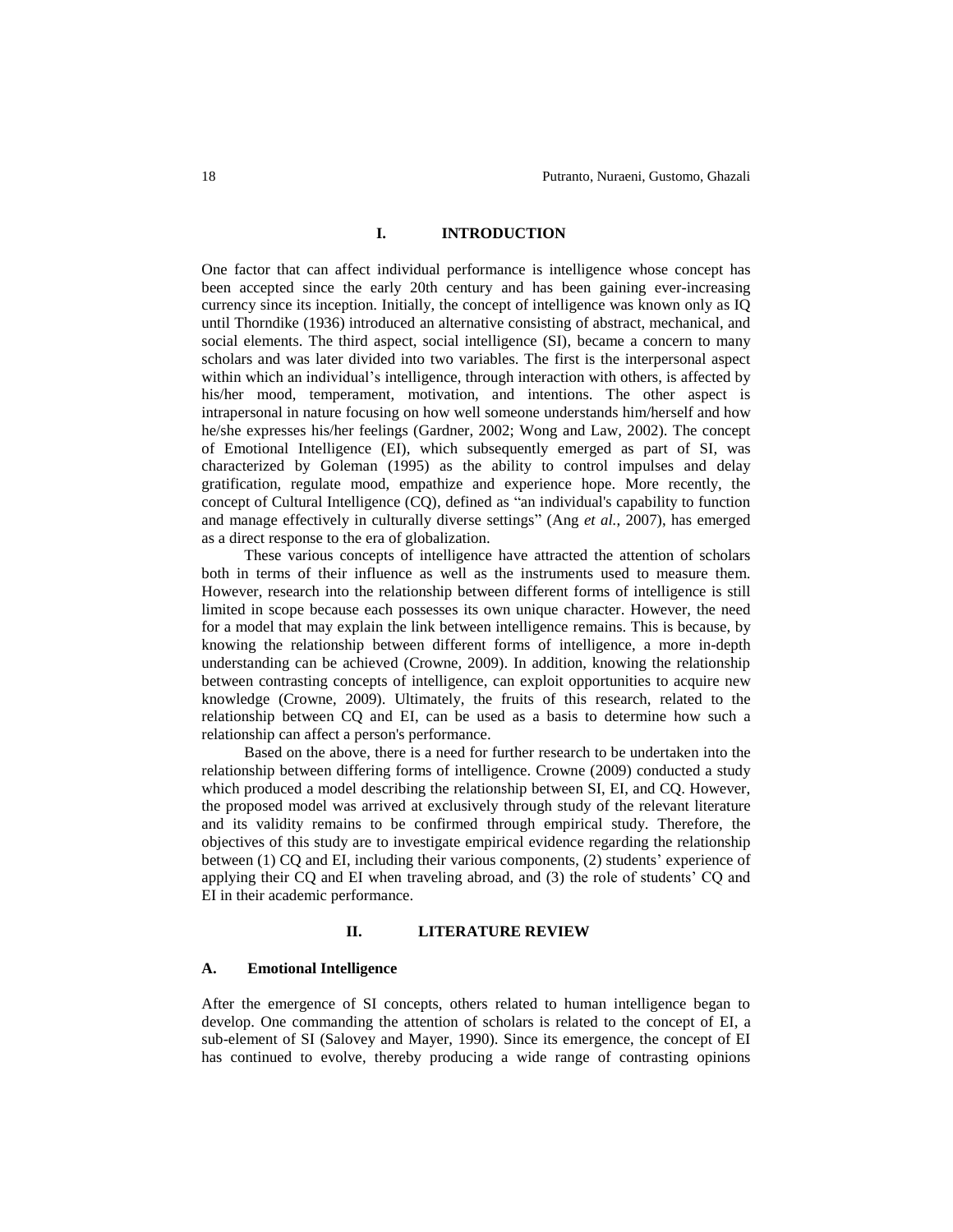(Cartwright and Pappas, 2008). Salovey and Mayer (1990) argued that EI forms part of social intelligence involving the ability to understand and control one's own emotions and monitor those of others in order to guide one's thoughts and actions. Meanwhile, Goleman (1996) regarded EI as a set of skills that affect a person's ability to perform, work in groups and adapt, as and when necessary, in doing so. In line with this, Salovey and Pizarro (2003) argued that EI constitutes the ability to perceive, express, understand, use, and regulate emotions as a means of adapting and, in doing so, improving performance. In this study, the definition used is that of Mayer and Salovey (1997), namely, the ability to understand, assess, express, and regulate emotion and knowledge related to emotions.

Based on this definition, Salovey and Mayer (1990) divided EI components into four dimensions; emotional self-appraisal, the emotional appraisal of others, the regulating of emotion, and the use of emotion to facilitate performance. Self-emotional appraisal consists of individuals' ability to understand their emotions and express them naturally (Salovey and Mayer, 1990). People with highly developed emotional selfappraisal will be able to understand their feelings more meaningfully than those who lack this competence (Salovey and Mayer, 1990). The emotional appraisal of others resides in a person's ability to experience and understand the emotions of others (Salovey and Mayer, 1990). Those with a deep appreciation of fellow human beings' feelings and emotions will be better able to understand them (Salovey and Mayer, 1990). The regulation of emotion refers to an individual's ability to control his/her feelings, enabling him/her to withstand psychological pressure (Salovey and Mayer, 1990). Use of emotion refers to the capacity for individuals to apply it to positive activities, thereby improving personal performance (Salovey and Mayer, 1990).

#### **B. Cultural Intelligence**

The term CQ has gained increasing currency since the early 2000s. However, due to its unclear construct, not many scholars initially paid attention to this phenomenon. Since Early and Ang (2003) developed a model describing CQ as an intelligence that accommodates cultural factors, the scholarly attention paid to it has begun to increase. CQ is defined by the two academics cited above as an intelligence affecting a person's ability to adapt to and perform to a high standard within a new cultural environment or when he/she interacts with people drawn from different cultures. Individuals with high CQ demonstrate an ability to adapt more quickly when interacting with people from different cultural backgrounds in order to attain an enhanced level of performance.

As with EI, CQ has certain constituent components. Ang *et al*. (2007) argued that CQ comprises four elements; metacognition is a mental process that individuals use to acquire knowledge, including knowledge processes, and learn about culture, cognition includes knowledge about the norms, beliefs, rules and symbols of different cultures that individuals learn from education and experience, motivation relates to the willingness to learn and perform in a multi-cultural context, and behavior refers to an individual's capability to execute both verbal and nonverbal actions when interacting with people of different cultures.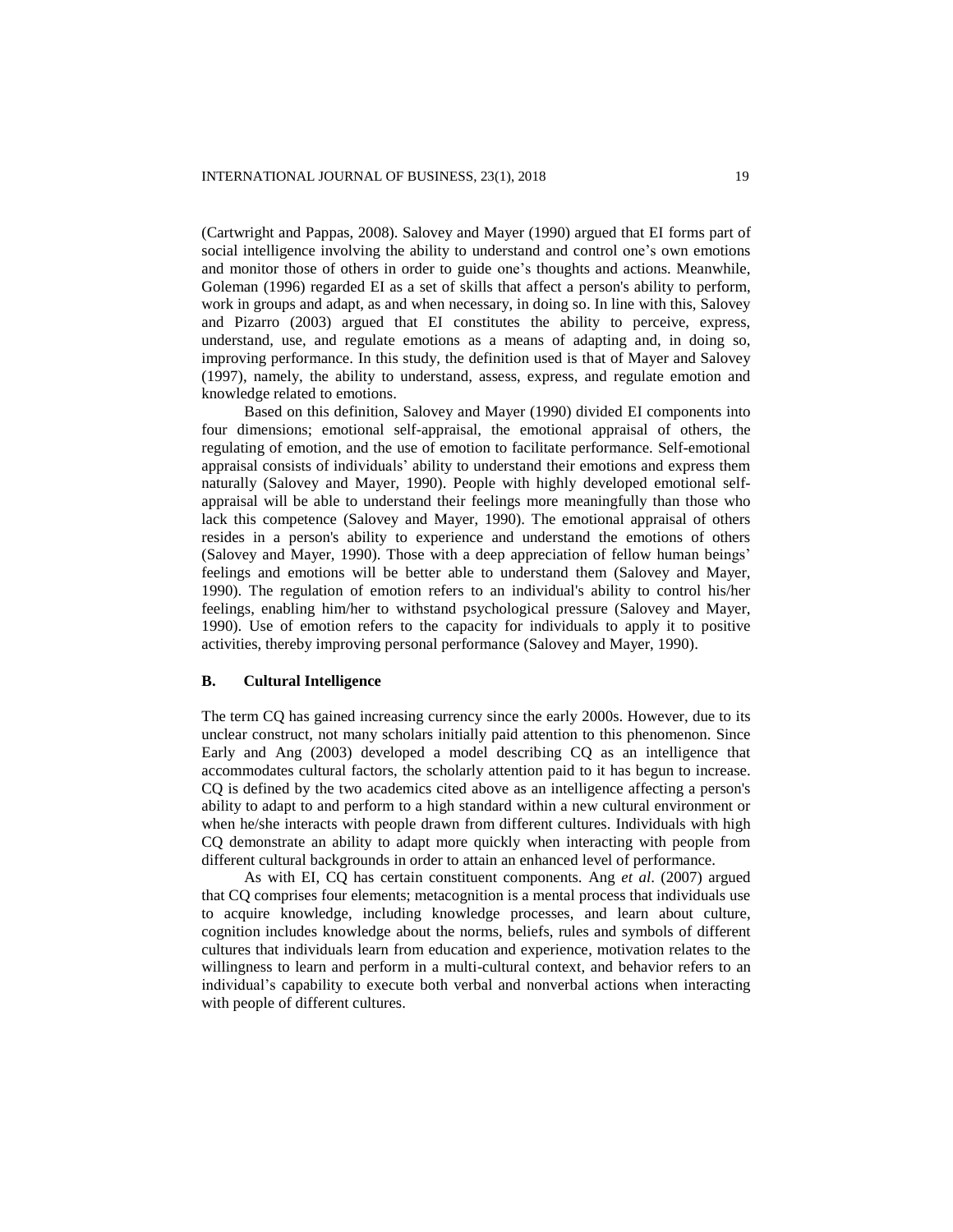# **C. The Relationship between EI and CQ**

There are two contrasting arguments regarding the relationship between EI and CQ. The first states that these constitute different forms of intelligence because cultural aspects are not taken into account in the former, while they are a factor emphasized by CQ (Earley and Peterson, 2004). This position is supported by the suggestion that people demonstrating considerable EI within their native cultures, do not necessarily manifest similar levels when operating in a different cultural context (Crowne, 2009). In addition, one aspect emphasized by CQ is the ability to process information (the metacognitive aspect) and related cultural knowledge (the cognitive aspect) which bear no relation to an individual's emotions (Ang *et al*., 2007; Crowne, 2009). Furthermore, even if a person possesses significant EI, a lack of relevant knowledge about different cultures can cause him/her to fail to adapt when interacting with others. The same proviso applies to an individual with strong CQ since its possession does not necessarily mean that he/she can understand and control his/her emotions. Indeed, understanding and controlling emotions do not form part of the cultural aspect. This fact shows that there is a fundamental difference between EI and CQ.

On the other hand, some scholars argue that there is a relationship between EI and CQ since the former focuses on a person's ability to understand one's own emotions as well as those of others (Salovey and Mayer, 1990). However, the manner in which individuals express their emotions can vary depending on the origin of the culture so that relevant cultural knowledge can affect a person's ability to understand the emotions of others (Crowne, 2009). In addition, elevated EI allows one to be open to new experiences that show similarities to the motivational aspects of CQ indicating a person's desire to interact with people from contrasting cultural backgrounds (Crowne, 2009). Both EI and CQ emphasize aspects of a person's behavior where he/she can behave well if it can control his/her emotions and act in accordance with the existing culture.

## **III. METHODOLOGY**

The research methodology was quantitative in nature, involving the use of a questionnaire. This document consisted of two parts, the first adapted from Ang *et al*. (2007) and the second incorporating a 7 Likert-scale based on the work of Wong and Law (2002). In terms of students' performance, the data was gathered from their GPA scores. The samples were taken from undergraduates at sophomore and senior level with the total number of respondents being 230. The data gathered was then processed statistically to identify any relationship between CQ, EI, and student performance.

#### **IV. RESULT AND FINDINGS**

#### **A. The Relationship between EI and CQ**

EI and CQ have a positive and significant correlation with a coefficient of 0.329. This result is in line with previous research that revealed a relationship between EI and CQ (Crowne, 2009).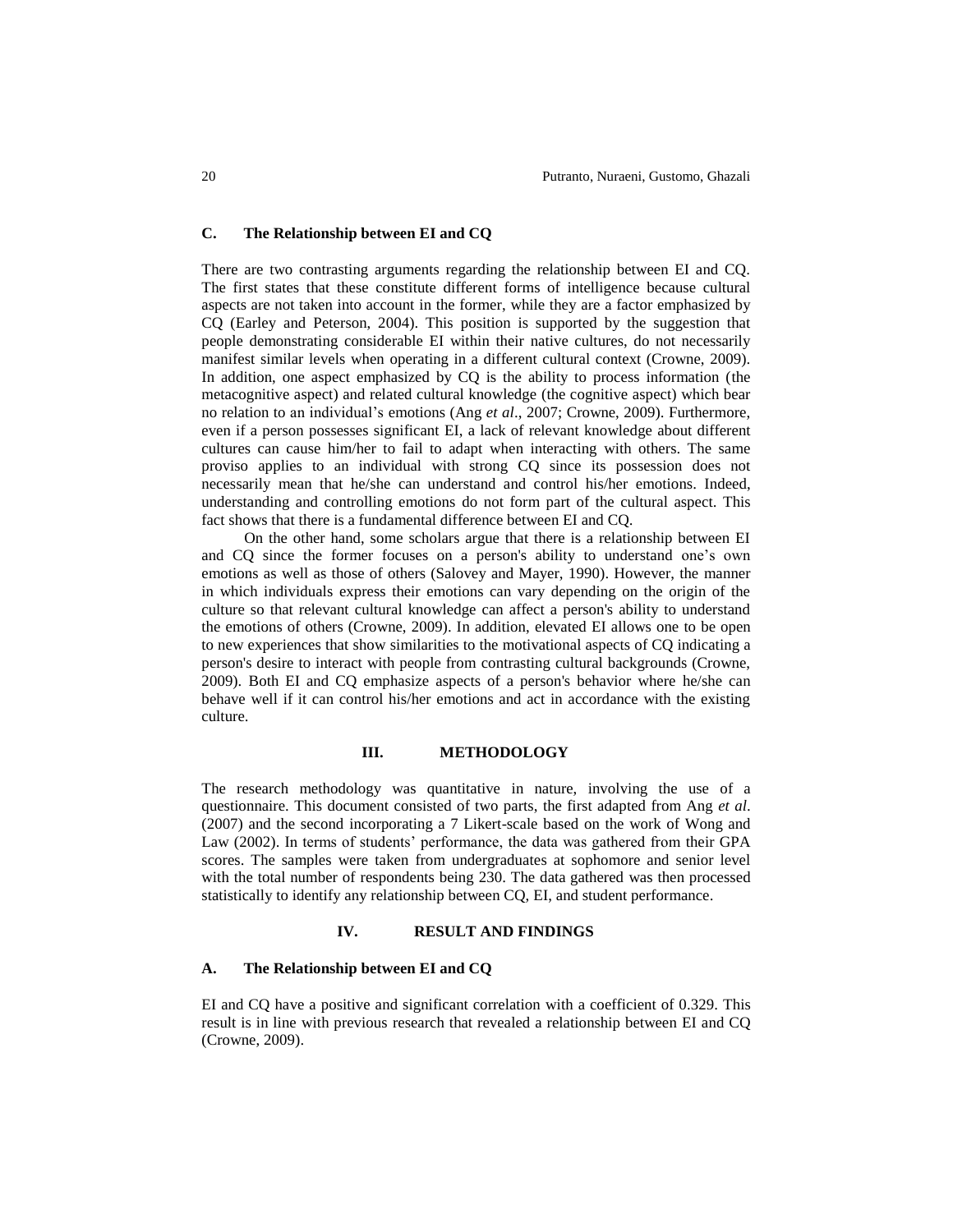|                |              | Correlation between EI and CQ  |           |          |
|----------------|--------------|--------------------------------|-----------|----------|
|                |              |                                | ΕI        |          |
| Spearman's rho | $\mathbf{I}$ | <b>Correlation Coefficient</b> | 1.000     | $.329**$ |
|                |              | $Sig. (2-tailed)$              | ٠         | .000     |
|                |              | N                              | 230       | 230      |
|                | Ő            | <b>Correlation Coefficient</b> | $.329***$ | 1.000    |
|                |              | $Sig. (2-tailed)$              | .000      | ٠        |
|                |              | N                              | 230       | 230      |

**Table 1**

\*\*: correlation is significant at the 0.01 level (2-tailed).

|                   |            | $\alpha$ components to wards $\beta$ | SEA       | <b>OEA</b> | <b>UOE</b>        | <b>ROE</b> |                   |
|-------------------|------------|--------------------------------------|-----------|------------|-------------------|------------|-------------------|
|                   |            |                                      |           |            |                   |            | CQ.               |
| Spearman's<br>rho | <b>SEA</b> | Correlation<br>Coefficient           | 1.000     | $.153*$    | $.181^{\ast\ast}$ | $.375***$  | $.285^{\ast\ast}$ |
|                   |            | Sig. (2-tailed)                      |           | .020       | .006              | .000       | .000              |
|                   |            | N                                    | 230       | 230        | 230               | 230        | 230               |
|                   | <b>OEA</b> | Correlation<br>Coefficient           | $.153*$   | 1.000      | .006              | .086       | $.223**$          |
|                   |            | Sig. (2-tailed)                      | .020      |            | .927              | .195       | .001              |
|                   |            | N                                    | 230       | 230        | 230               | 230        | 230               |
|                   | <b>UOE</b> | Correlation<br>Coefficient           | $.181**$  | .006       | 1.000             | .063       | $.218***$         |
|                   |            | $Sig. (2-tailed)$                    | .006      | .927       |                   | .341       | .001              |
|                   |            | N                                    | 230       | 230        | 230               | 230        | 230               |
|                   | <b>ROE</b> | Correlation<br>Coefficient           | $.375***$ | .086       | .063              | 1.000      | .114              |
|                   |            | $Sig. (2-tailed)$                    | .000      | .195       | .341              |            | .084              |
|                   |            | N                                    | 230       | 230        | 230               | 230        | 230               |
|                   | CQ         | Correlation<br>Coefficient           | $.285***$ | $.223**$   | $.218***$         | .114       | 1.000             |
|                   |            | $Sig. (2-tailed)$                    | .000      | .001       | .001              | .084       |                   |
|                   |            | N                                    | 230       | 230        | 230               | 230        | 230               |

**Table 2** Correlation of EI components towards CQ

\* : correlation is significant at the 0.05 level (2-tailed); \*\*: correlation is significant at the 0.01 level (2-tailed).

With regard to EI components, only Regulation of Emotion (ROE) does not demonstrate an important relationship. The other components: Self-emotion Appraisal (SEA), Others' Emotion Appraisal (OEA), and Use of Emotion (UOE) manifest positive and significant relationships, with coefficients of 0.285, 0.223, and 0.218 respectively (see Table 2). This result shows that an individual's ability to handle stress has no relationship with that of adapting to a multicultural context. The probable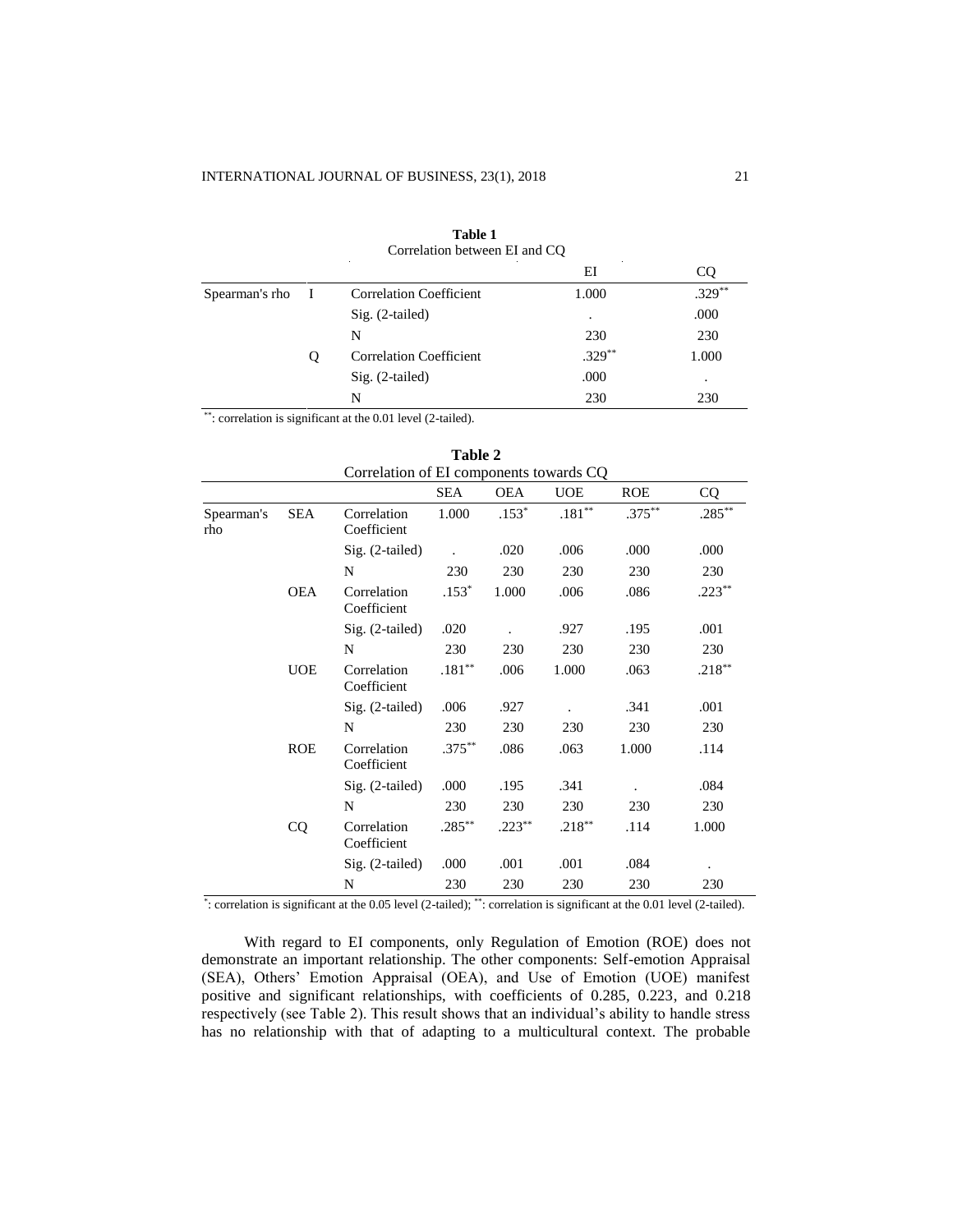explanation for this is that the stress respondents experienced do not result from the interaction with people from different cultures.

All CQ components have a positive and significant relationship with EI, although all these components' coefficient correlation is rather weak, especially for the behavioral component (0.151). The metacognitive, cognitive, and motivational components have coefficients of correlation of 0.247, 0.288, and 0.296 respectively (see Table 3). This shows that individuals easily able to adapt to a multicultural context (in terms of both knowledge and experience) are most likely to demonstrate high levels of EI probably because those able to manage their emotions easily will demonstrate flexibility when interacting with people of other cultures.

|     |                                      |                            | Metacognitive Cognitive Motivationa |           |          | Behavioral | ΕI       |
|-----|--------------------------------------|----------------------------|-------------------------------------|-----------|----------|------------|----------|
| rho | Spearman's Metacognitive Correlation | Coefficient                | 1.000                               | $.399***$ | $.442**$ | $.408**$   | $.247**$ |
|     |                                      | $Sig. (2-tailed)$          |                                     | .000      | .000     | .000       | .000     |
|     |                                      | N                          | 230                                 | 230       | 230      | 230        | 230      |
|     | Cognitive                            | Correlation<br>Coefficient | $.399**$                            | 1.000     | $.396**$ | $.398**$   | $.288**$ |
|     |                                      | $Sig. (2-tailed)$          | .000                                |           | .000     | .000       | .000     |
|     |                                      | N                          | 230                                 | 230       | 230      | 230        | 230      |
|     | Motivational                         | Correlation<br>Coefficient | $.442**$                            | $.396**$  | 1.000    | $.360**$   | $.296**$ |
|     |                                      | $Sig. (2-tailed)$          | .000                                | .000      |          | .000       | .000     |
|     |                                      | N                          | 230                                 | 230       | 230      | 230        | 230      |
|     | Behavioral                           | Correlation<br>Coefficient | $.408**$                            | $.398**$  | $.360**$ | 1.000      | $.151*$  |
|     |                                      | Sig. (2-tailed)            | .000                                | .000      | .000     |            | .022     |
|     |                                      | N                          | 230                                 | 230       | 230      | 230        | 230      |
|     | ΕI                                   | Correlation<br>Coefficient | $.247**$                            | $.288**$  | $.296**$ | $.151*$    | 1.000    |
|     |                                      | $Sig. (2-tailed)$          | .000                                | .000      | .000     | .022       |          |
|     |                                      | N                          | 230                                 | 230       | 230      | 230        | 230      |

**Table 3** Correlation of SQ components towards EI

\* : correlation is significant at the 0.05 level (2-tailed); \*\*: correlation is significant at the 0.01 level (2-tailed).

# **B. The Relationship between Students' Experience of Traveling Abroad and EI and CQ**

Statistically speaking, no significant relationship exists between whether students have previous experience of study abroad and their emotional and cultural intelligence level (see Table 4). The coefficient correlation between students' international travel experience with their EI and CQ is 0.061 and 0.107 was respectively. This finding is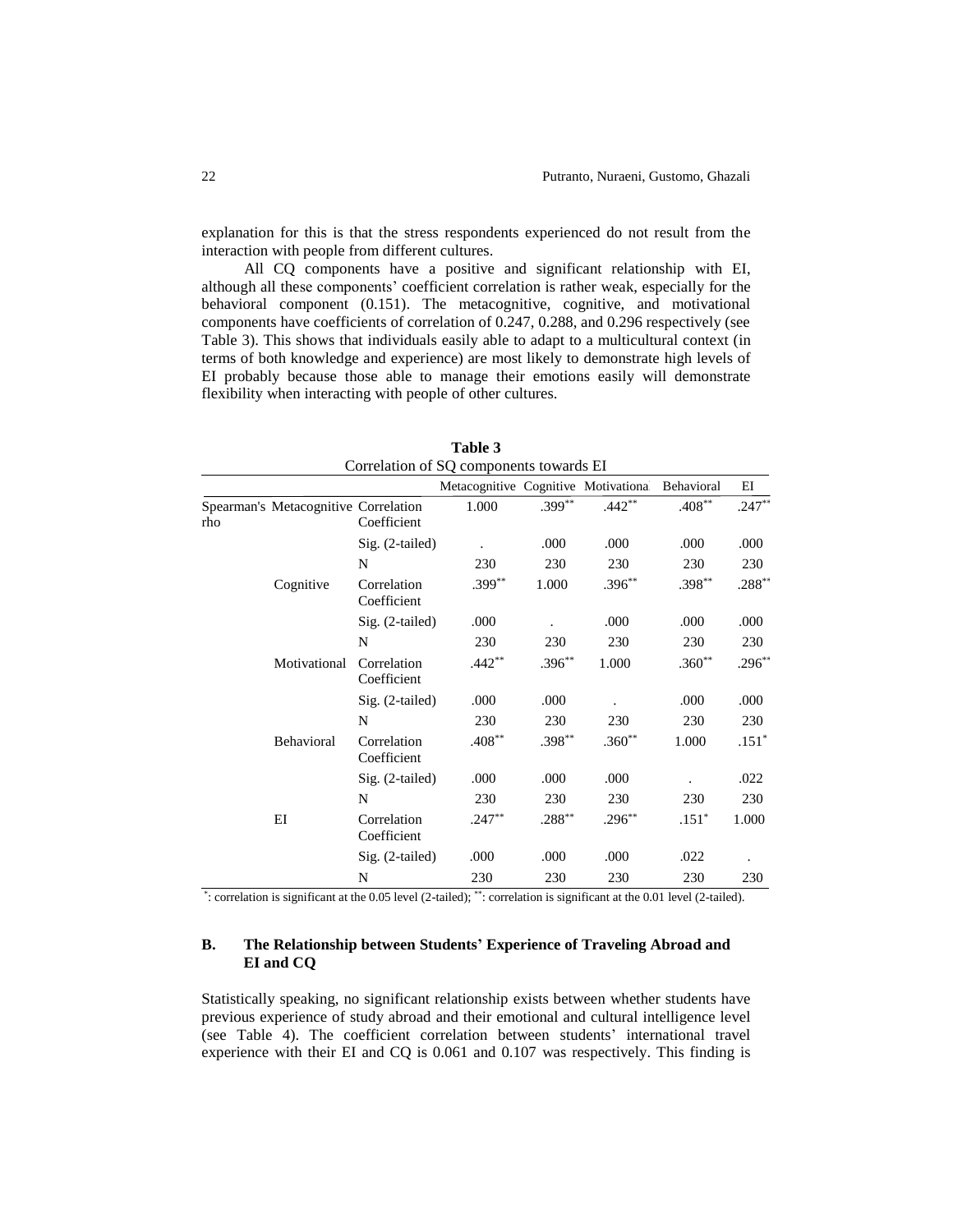somewhat paradoxical since individuals with experience of interacting with people from different countries will usually possess more fully developed CQ. This situation probably prevails because students are going abroad for holiday. Since the objective is going to holiday, the students more likely to have interactions among themselves rather than communicate and interact with locals, so they will have limited interaction with people from different countries.

**Table 4**

| Relationship between Previous Experiment on Study Abroad with EI and CQ level |           |                            |              |           |           |
|-------------------------------------------------------------------------------|-----------|----------------------------|--------------|-----------|-----------|
|                                                                               |           |                            | Study Abroad | <b>CQ</b> | EI        |
| Spearman Study<br>'s rho                                                      | Abroad    | Correlation<br>Coefficient | 1.000        | .107      | .061      |
|                                                                               |           | $Sig. (2-tailed)$          | $\bullet$    | .141      | .408      |
|                                                                               |           | N                          | 189          | 189       | 189       |
|                                                                               | <b>CQ</b> | Correlation<br>Coefficient | .107         | 1.000     | $.329***$ |
|                                                                               |           | $Sig. (2-tailed)$          | .141         | ٠         | .000      |
|                                                                               |           | N                          | 189          | 230       | 230       |
|                                                                               | ΕI        | Correlation<br>Coefficient | .061         | $.329***$ | 1.000     |
|                                                                               |           | $Sig. (2-tailed)$          | .408         | .000      |           |
|                                                                               |           | N                          | 189          | 230       | 230       |

\*\*: correlation is significant at the 0.01 level (2-tailed).

| Relationships among GPA, EI, and CQ |                                |            |          |           |  |
|-------------------------------------|--------------------------------|------------|----------|-----------|--|
|                                     |                                | <b>GPA</b> | CQ.      | ΕI        |  |
| Spearman's rho GPA                  | <b>Correlation Coefficient</b> | 1.000      | $-.075$  | $.159*$   |  |
|                                     | $Sig. (2-tailed)$              | ٠          | .255     | .016      |  |
|                                     | N                              | 230        | 230      | 230       |  |
| CQ.                                 | Correlation Coefficient        | $-.075$    | 1.000    | $.329***$ |  |
|                                     | $Sig. (2-tailed)$              | .255       |          | .000      |  |
|                                     | N                              | 230        | 230      | 230       |  |
| ΕI                                  | <b>Correlation Coefficient</b> | $.159*$    | $.329**$ | 1.000     |  |
|                                     | $Sig. (2-tailed)$              | .016       | .000     | ٠         |  |
|                                     | N                              | 230        | 230      | 230       |  |

**Table 5**

\* : correlation is significant at the 0.05 level (2-tailed); \*\*: correlation is significant at the 0.01 level (2-tailed).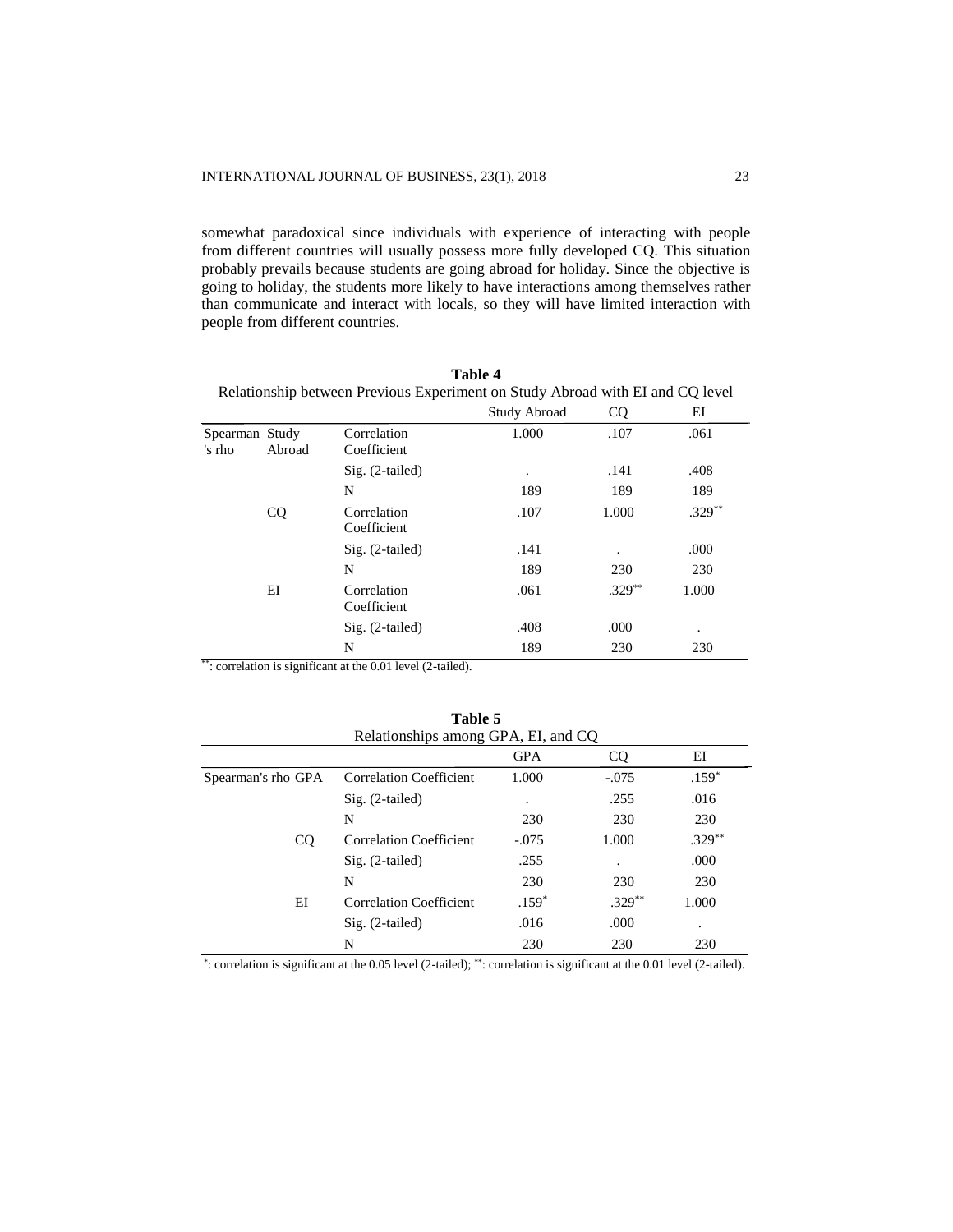## **C. The Relationship between Student Performance and EI and CQ**

Interestingly, student performance, as measured by means of GPA scores, has a negative relationship with CQ (-0.075). On the other hand, student performance has a significant positive relationship (0.159) with emotional intelligence even though it could be considered weak in character (see Table 5 above). The finding related to EI supports previous research on the subject (Salovey and Mayer, 1990). However, the conclusion about CQ is interesting since the more able students, when adapting to multicultural contexts, achieve lower grades. This situation may prevail because the manner in which the students are being graded still does not accommodate a multicultural context.

## **V. CONCLUSION**

The research reported here has proved empirically the existence of a positive and significant, albeit rather weak, relationship between emotional intelligence and cultural intelligence. Considering the relationship between students' previous study abroad experience and emotional and cultural intelligence, the investigation described here confirms that none of significance exists. Nevertheless, with regard to the sample taken, the relationship can be considered as positive in nature. Finally, student performance, as indicated by GPA scores, enjoys a positive and important relationship with emotional intelligence, while for the selected sample, its relationship with cultural intelligence was negative in nature.

## **VI. RECOMMENDATIONS**

The research sample used in the investigation was limited to SBM students. Although elements of the analysis undertaken produced significant results, it might prove beneficial in any future project to employ a broader and more varied sample. Moreover, the results of this piece of research still need to be explored by means of a qualitative approach (interview or FGD) in order to arrive at a comprehensive understanding regarding the relationship between CQ, EI, and student performance.

#### **REFERENCES**

- Ang, S., L. Van Dyne, C. Koh, K.Y. Ng, K.J. Templer, C. Tay, and N.A. Chandrasekar, 2007, "Cultural Intelligence: Its Measurement and Effects on Cultural Judgment and Decision Making, Cultural Adaptation and Task Performance." *Management and Organization Review,* 3(3), 335-371.
- Cartwright, S., and C. Pappas, 2008, "Emotional Intelligence, Its Measurement and Implications for the Workplace." *International Journal of Management Reviews*, 10(2), 149–171.
- Crowne, K.A., 2009, "The Relationships among Social Intelligence, Emotional Intelligence, and Cultural Intelligence." *Organization Management Journal,* 6, 148-163.
- Earley, P.C., and S. Ang, 2003. *Cultural Intelligence: Individual Interactions across Cultures*. Stanford, Calif: Stanford University Press.